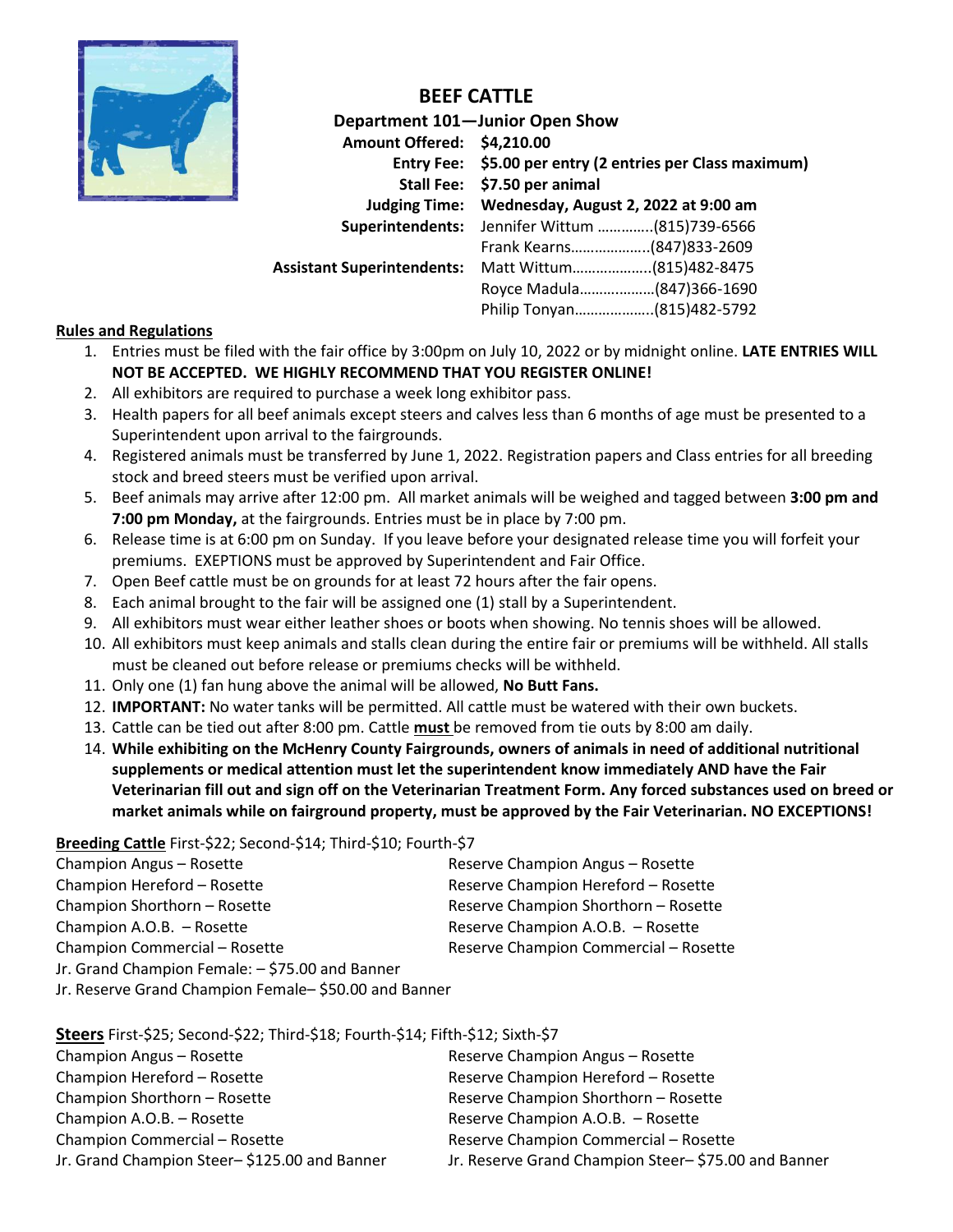#### **Division Definitions**

Angus, Hereford, Shorthorn (with registration papers from breed association) A.O.B. (All other breeds with breed registration papers) Commercial (all non-registered cattle)

#### **Class Definitions:**

Senior Yearling Heifer – born between July 1, 2020 and December 31, 2020 Junior Yearling Heifer – born between January 1, 2021 and April 30, 2021 Summer Yearling Heifer – born between May 1, 2021 and August 31, 2021 Senior Heifer Calf – born between September 1, 2021 and December 31, 2021 Junior Heifer Calf – born between January 1, 2022 and May 31, 2022 Junior Bull Calf – born between January 1, 2022 and May 31, 2022 Cow/Calf – cow born before January 1, 2012 with calf born between January 1, 2022 and May 31, 2022 Produce of Dam – 2 animals from same dam

\* Ribbons will not be given for pairs or produce of dam classes.

| <b>Division</b>        | <b>Class</b>                                               |                          |  |  |
|------------------------|------------------------------------------------------------|--------------------------|--|--|
| <b>BREEDING CATTLE</b> |                                                            |                          |  |  |
| <b>A</b> Angus         | 1 Senior yearling heifer                                   | 6 Junior bull calf       |  |  |
| <b>B</b> Hereford      | 2 Junior yearling heifer                                   | 7 Cow/calf               |  |  |
| <b>C</b> Shorthorn     | 8 Pair of junior calves<br><b>3</b> Summer yearling heifer |                          |  |  |
| <b>D</b> A.O.B.        | 4 Senior heifer calf                                       | <b>9 Pair of females</b> |  |  |
|                        | 5 Junior heifer calf                                       | 10 Produce of dam        |  |  |
| <b>E</b> Commercial    | 1 Junior heifer calf                                       | 4 Cow/calf               |  |  |
|                        | 2 Yearling heifer                                          | 5 Pair of junior calves  |  |  |
|                        | 3 Junior bull calf                                         | 6 Pair of females        |  |  |
| <b>MARKET STEERS</b>   |                                                            |                          |  |  |
| <b>F</b> Angus         | 1 Market steers (will be divided into weight classes)      |                          |  |  |
| <b>G</b> Hereford      |                                                            |                          |  |  |
| <b>H</b> Shorthorn     |                                                            |                          |  |  |
| IA.O.B                 |                                                            |                          |  |  |
| J Crossbred            |                                                            |                          |  |  |